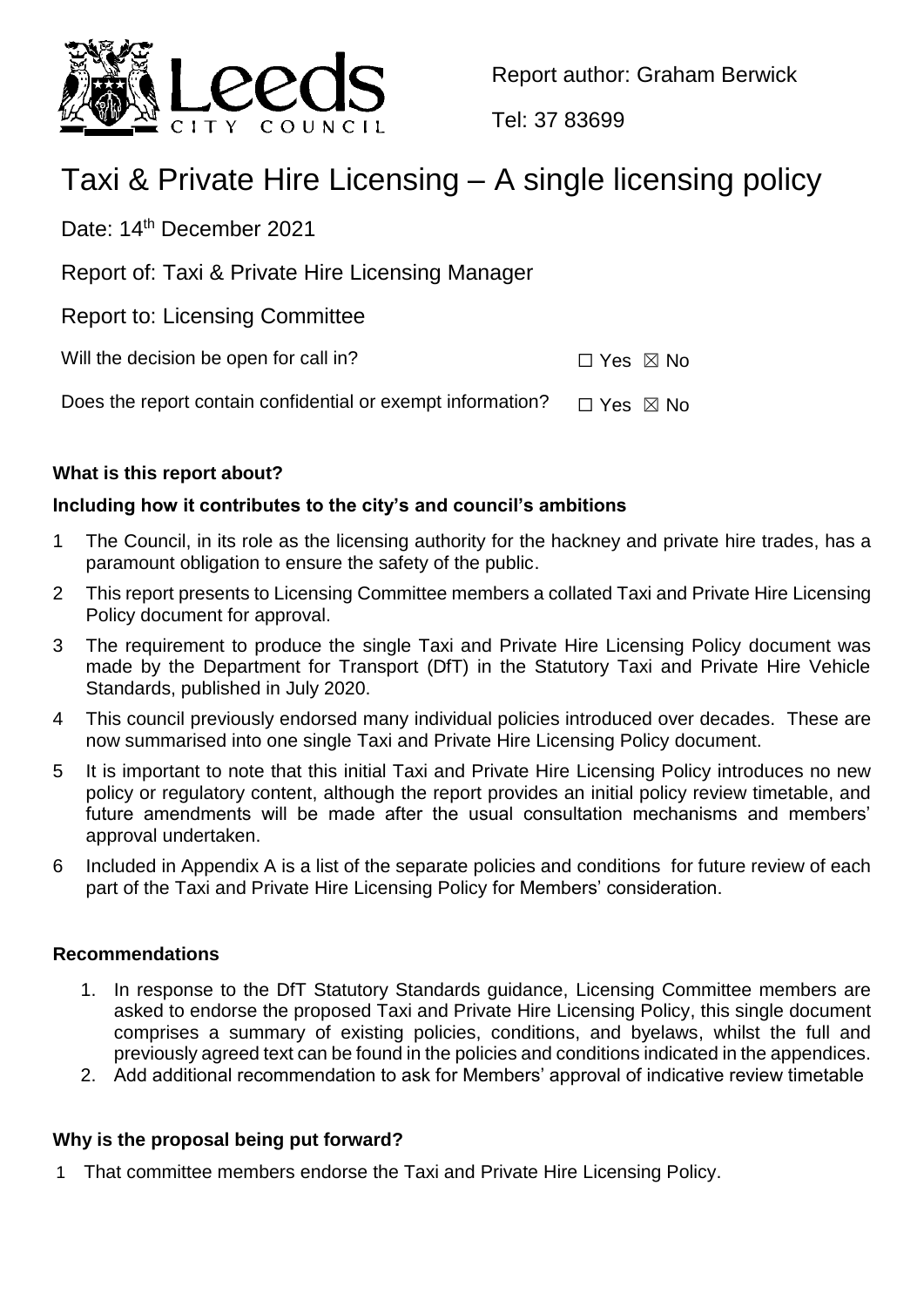| <b>Wards affected:</b>            |     |                |
|-----------------------------------|-----|----------------|
| Have ward members been consulted? | Yes | $\boxtimes$ No |

2 The Taxi and Private Hire Licensing Policy document produces no new policy and does not make any changes to existing policy. It simply collates all existing licensing policy into one document.

## **What consultation and engagement has taken place?**

3 A national consultation on the Statutory Taxi and Private Hire Vehicle Standards was completed in 2019.

The contents of the Taxi and Private Hire Licensing Policy have undergone the required council consultation and engagement process at time of review or implementation.

For minor changes or updates, it is anticipated that the council will not need to consult, but can make the necessary administrative or operational decisions.

For significant changes, such as major changes to policies and procedures, the council will need to engage and consult, with a wide range of trade, stakeholders and other licensing authorities. In order to support and strengthen the regional approach, the council will also share and engage neighbouring authorities in these changes, and it may be relevant to strengthen communication with other core cities, who may be in a similar position to Leeds.

# **What are the resource implications?**

4 None.

# **What are the legal implications?**

5 The Statutory Taxi and Private Hire Vehicle Standards does not alter key UK legislation, nor does it make any new legislation. However, it is the strongest possible guidance central government can issue in guiding licensing authorities to review and update their strategies, rules and procedures. It is also much more comprehensive, prescriptive and detailed than the previous 2010 guide to good practice, raising a council's attentiveness for public safety.

The standards advise all licensing authorities that any failure to follow very closely the guidance without sufficient justification could be detrimental to the licensing authority if challenged.

The draft Taxi & Private Hire Licensing Policy proposed follows the exact format prescribed by the Department for Transport and summarises the key policy elements and processes for each area of the policy. The supporting conditions documents (such as for driver conditions, vehicle conditions, operator conditions, etc.), remain in place, and are unaltered.

# **What are the key risks and how are they being managed?**

6 When formulating a Taxi and Private Hire Licensing Policy, the primary and overriding objective must be to protect the public. The importance of ensuring that the licensing regime protects the vulnerable cannot be overestimated*.* 

# **Does this proposal support the council's three Key Pillars?**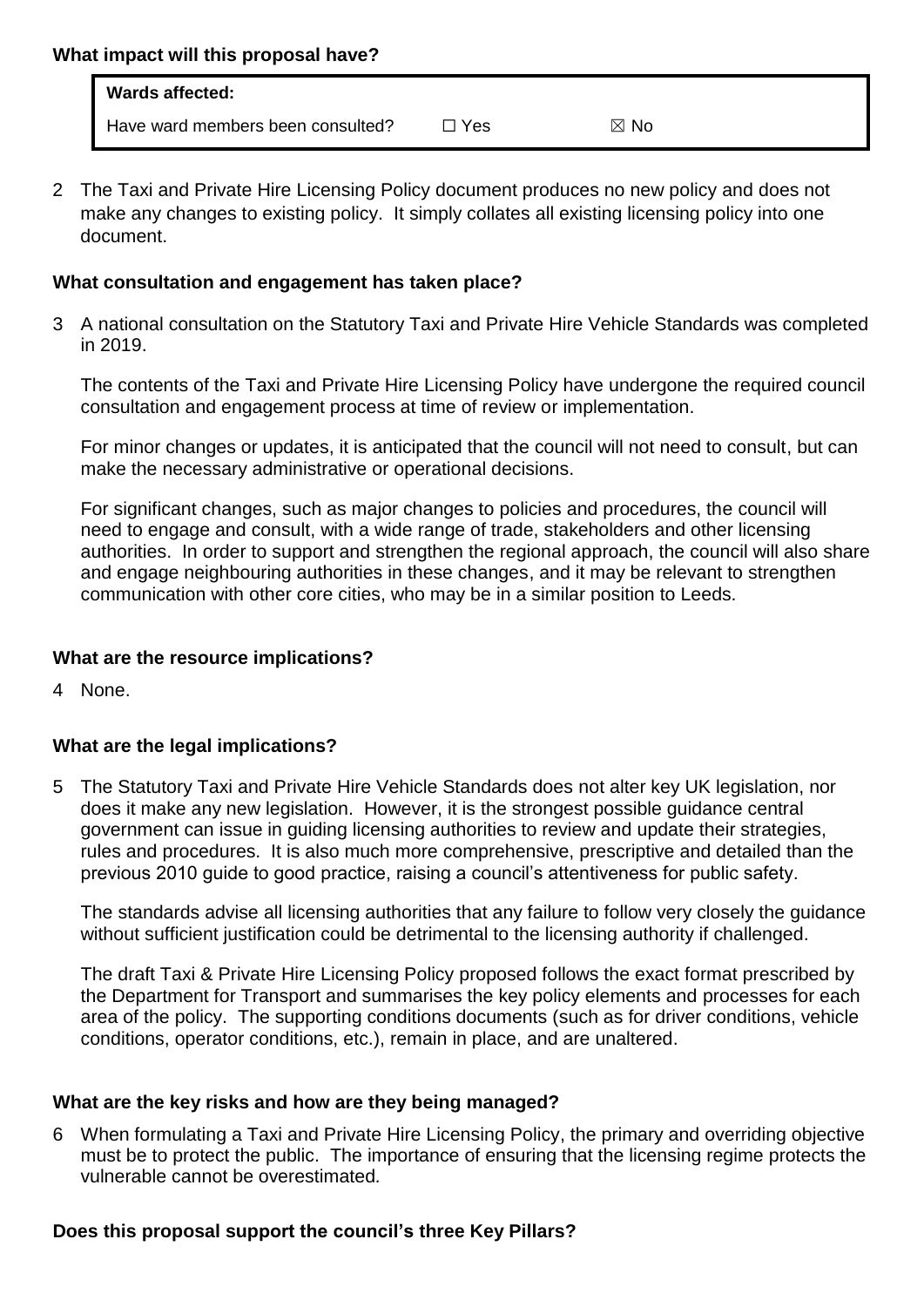Taxi & Private Hire Licensing policies contribute to the following aims:

#### **Best Council Plan**

### **Towards being an Enterprising Council**

#### **Our Ambition and Approach**

- **Our Ambition** is for Leeds to be the best city and Leeds City Council to be the best council in the UK – fair, open and welcoming with an economy that is both prosperous and sustainable so all our communities are successful.
- **Our Approach** is to adopt a new leadership style of civic enterprise, where the council becomes more enterprising, business and partners become more civic, and citizens become more actively engaged in the work of the city.

#### **Our Best Council Outcomes**

Make it easier for people to do business with us.

#### **Our Best Council Objectives**

Promoting sustainable and inclusive economic growth – Improving the economic wellbeing of local people and businesses. With a focus on:

- Helping people into jobs;
- Boosting the local economy; and
- Generating income for the council.

Ensuring high quality public services – improving quality, efficiency and involving people in shaping their city. With a focus on;

- Getting services right first time; and
- Improving customer satisfaction.

The Taxi & Private Hire Licensing policies contribute to priorities:

- Reduce crime levels and their impact across Leeds;
- Effectively tackle and reduce anti-social behaviour in communities;
- Safeguarding children and adults at risk:
- Reducing vehicle emissions and promoting the use of cleaner vehicles.

# **Options, timescales and measuring success**

#### **What other options were considered?**

7 The Council considered consulting on possible changes from existing policies and conditions documents, which is a step other licensing authorities have taken in developing their single licensing policy. However, owing to representations received concerning the council's previous consultations, when consultation on more than one theme took place at the same time, it was decided to issue the Taxi and Private Hire Licensing Policy clarifying the current policies and conditions, and propose an indicative timetable for reviewing parts of the policy in future.

## **How will success be measured?**

8 Licensees gain a more informative understanding of legislation and policy, which may reduce the number of complaints, requests for clarification and appeals.